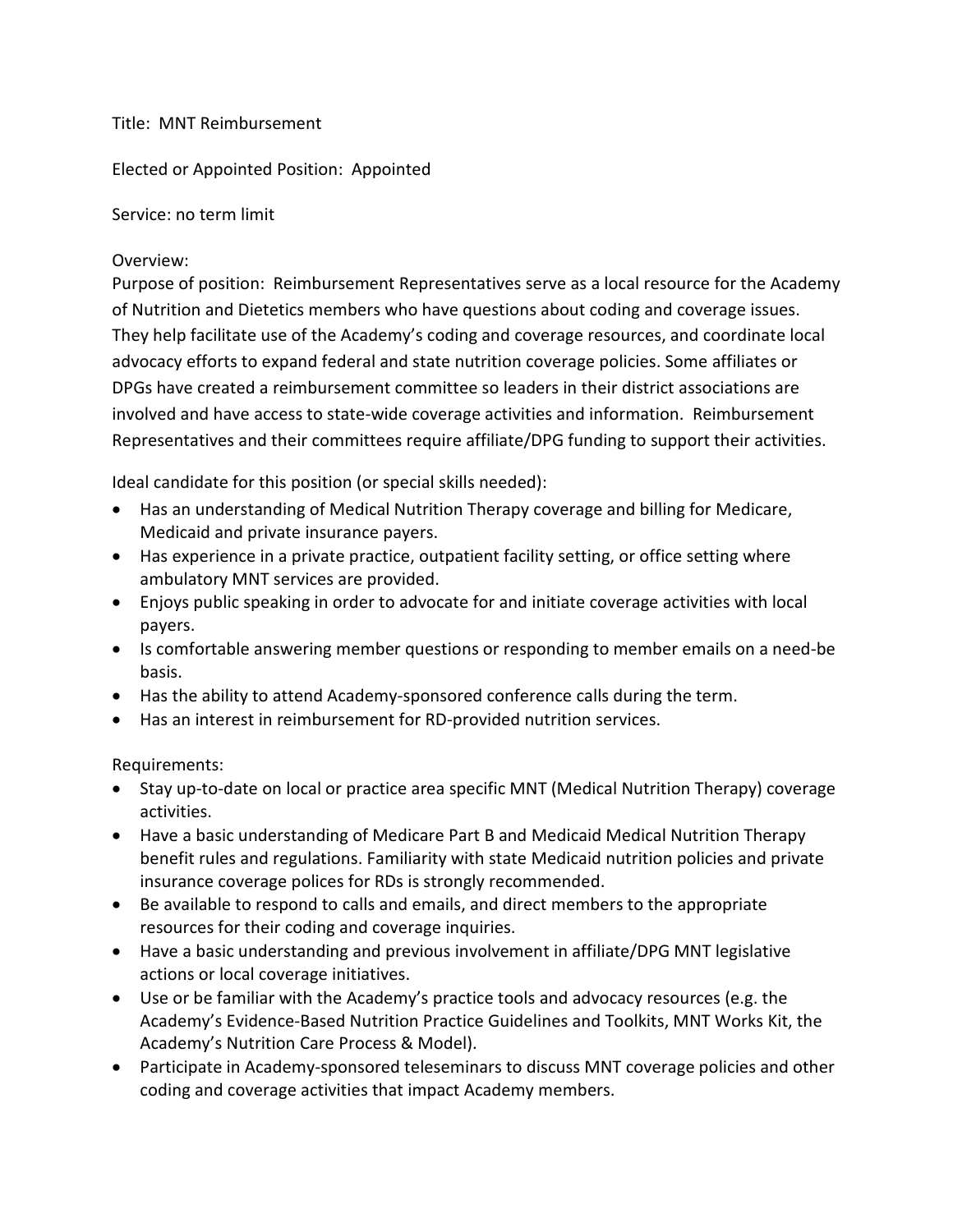- Have access to the Internet, e-mail, and Microsoft PowerPoint, Word and Excel software programs.
	- Participate in the Academy's Reimbursement Online Community.
	- Agree to a two-year term; upon completion of the term, assist in mentoring and training for the incoming representative.
- As necessary, remove self from events that present a conflict of interest between the individual's volunteer work and employment activities.

Duties/Responsibilities:

- Communicate with the affiliate/DPG executive committee on topics including Medicare, Medicaid and private sector coverage.
- Share MNT coverage and Medicare Part B MNT benefit information with local members via phone or email communications and through presentations.
- Direct members to federal, state and private insurance coding and coverage resources (through affiliate/DPG and Academy web pages).
- Participate in the Academy's health care reform education and training.
- Collect information on local third party payer policies to be included in the Academy's member-only database.
- Support coding and coverage issues on the local level; initiate or help to advance members' coverage activities with third party payers or other decision makers.
- Encourage members to track MNT outcomes data, which is critical for impacting coverage decisions.
- Assist with member "Calls to Action" with the affiliate Public Policy Panel, and participate in Academy coding surveys and activities.

Expected time commitment:

• Four hours or more per month

Position reports to:

• Affiliate President

## Checklist/Calendar:

| Month     | <b>Duties</b>                                | Done |
|-----------|----------------------------------------------|------|
| June      | Submit Quarterly Report to Academy           |      |
|           | Meet with Public Policy Program              |      |
| July      |                                              |      |
| August    | Submits Report and Agenda items              |      |
|           | <b>Attends August Board Meeting</b>          |      |
| September |                                              |      |
| October   | Submit Information to Range Rider Newsletter |      |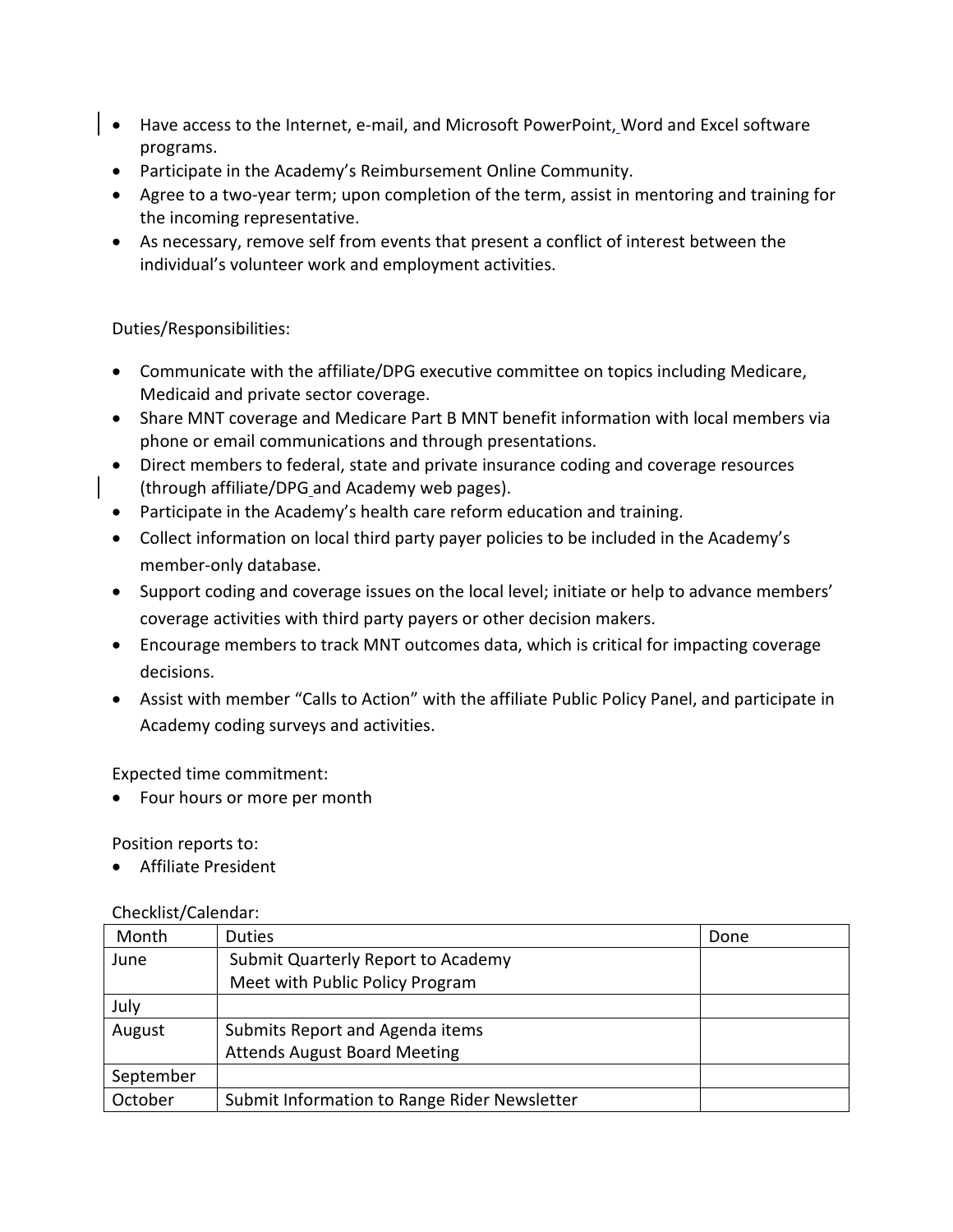|          | Submit Quarterly Report to Academy                  |  |
|----------|-----------------------------------------------------|--|
|          | Meet with Public Policy Program                     |  |
| November | Develop a formal plan of work for the coming year   |  |
| December | Submit Quarterly Report to Academy                  |  |
|          | Meet with Public Policy Program                     |  |
| January  | Submits Reports and Agenda Items                    |  |
|          | Submit formal yearly plan of work to WAND board     |  |
|          | <b>Attends January Board Meeting</b>                |  |
| February | <b>Votes in WAND and National Election</b>          |  |
| March    | Submit Information to Range Rider Newsletter        |  |
|          | Submit Quarterly Report to Academy                  |  |
|          | Meet with Public Policy Program                     |  |
| April    | <b>Annual Conference</b>                            |  |
|          | Submits Report and Agenda Items                     |  |
|          | <b>Attends April Board Meeting</b>                  |  |
|          | <b>Attends Annual Business Meeting</b>              |  |
|          | <b>Attends New Board Member Orientation</b>         |  |
| May      |                                                     |  |
| Yearly   | Meet with State Medicaid Director and/or staff      |  |
|          | Meet with State Insurance Commissioner and/or Staff |  |

Resources:

During the Reimbursement Representative's term, the Academy's Nutrition Services Coverage Team will provide quarterly conference calls, newsletter articles, and other materials of interest. Representatives are encouraged to access the following:

The Academy's Medicare MNT page: www.eatright.org/mnt

The Academy's Coding, Coverage and Compliance page: www.eatright.org/coverage

The Academy's Evidence Analysis Library and Evidence-Based Nutrition Practice Guideline Toolkits: www.adaevidencelibrary.com/

\**MNT Works Kit:* The Kit is a marketing tool that can be used during meetings and presentations to local third-party payers, employer groups and hospital finance and billing departments to expand MNT coverage. A copy of the Kit can be downloaded by members for free at www.eatright.org/members/mntworks.

*\*Reimbursement On-Line Communities:* The NSC team manages an online tool for members to exchange information and discuss reimbursement topics. The site has a specific community